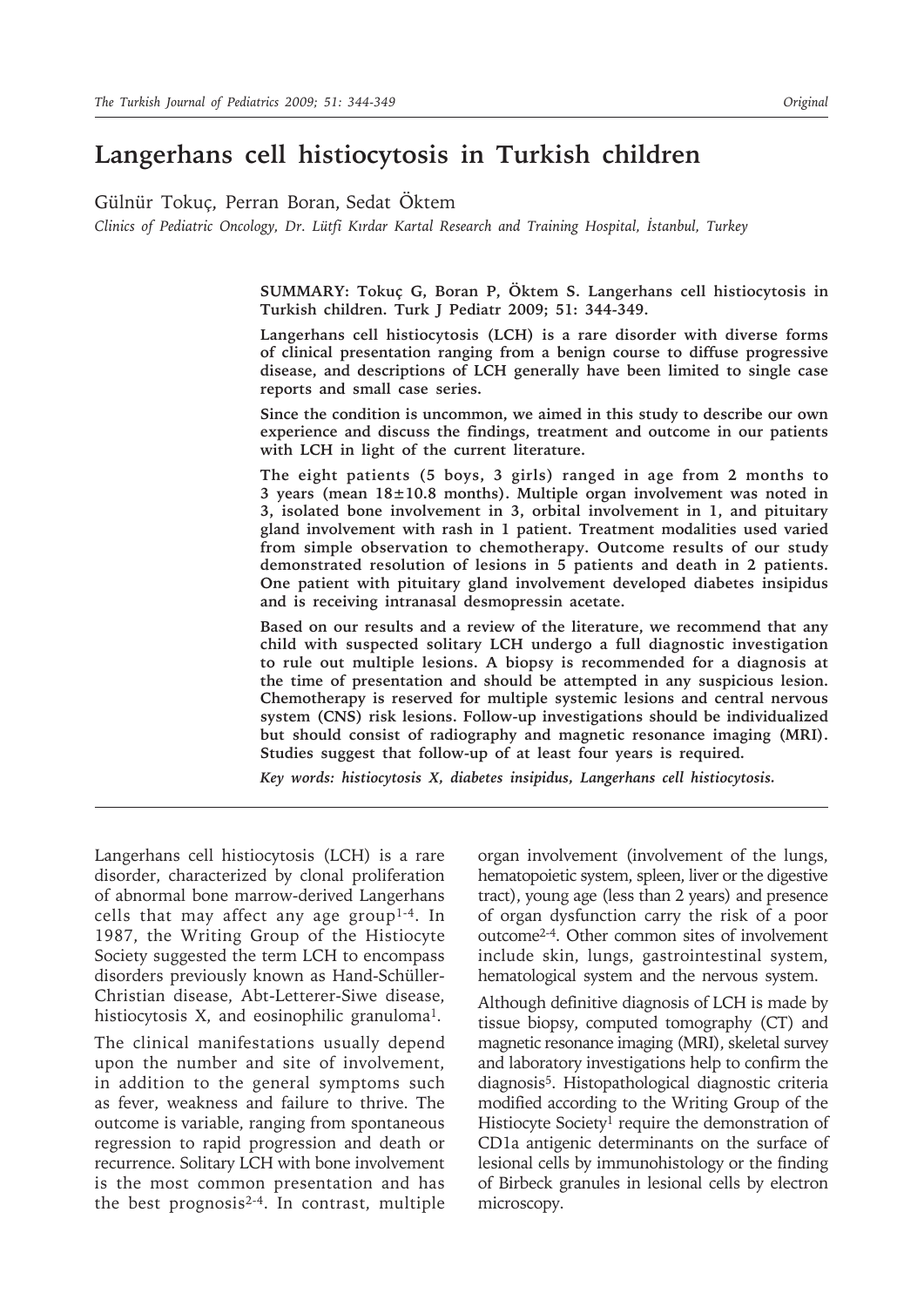Over the last 15 years, several new drugs and/or procedures have been reported as being useful in the treatment of patients with LCH6-9. Treatment options include conservative approach, chemotherapy and radiotherapy. Since the early 1990's, trials organized under the Histiocyte Society have helped to standardize the investigations and therapy. Patients with localized disease are felt to need minimum or even no treatment, and chemotherapy is usually given for multiple lesions or involved visceral organs. New therapeutic modalities with cyclosporin A, interferon alpha and 2-chlorodeoxyadenosine and stem cell transplantation have not yet been clearly shown as effective procedures and further trials are needed<sup>10</sup>.

Since the condition is uncommon and descriptions of LCH have been generally limited to single case reports and small case series, we aimed in this study to describe our own experience and discuss the findings, treatment and outcome in our patients with LCH in light of the current literature.

### **Material and Methods**

Retrospective evaluation of eight patients with biopsy-proven diagnosis of LCH admitted to our pediatric oncology clinic between December 1995 and December 2005 was performed. Data collected from the charts included demographic characteristics, age, sex, symptoms, physical examination findings, site of involvement, imaging techniques used for diagnosis, procedure applied, pathological and laboratory investigation findings, treatment modality used, and outcome. Among the inclusion criteria were those for "definitive diagnosis" of LCH proposed by the Writing Group of the Histiocyte Society: the immunohistochemical demonstration of characteristic surface antigens (i.e., CD1a) and/or the electron microscopic demonstration of Birbeck (Langerhans) granules<sup>1</sup>.

#### **Results**

Eight patients (5 boys, 3 girls) ranging in age from 2 months to 3 years (mean:  $18 \pm 10.8$ ) months) were included in the study. Follow-up varied from 1 to 10 years (mean 3.5 years). The most common presenting symptom was lump in the involved area and skin rash. Findings of lymphadenopathy, swelling on the involved site, exophthalmus, rash and hepatosplenomegaly were noted on physical examination. The clinical data in 8 cases of LCH are presented in Table I.

Multiple organ involvement was noted in 3, isolated bone involvement in 3, orbital involvement in 1, and pituitary gland involvement with rash in 1 patient. Radiological imaging consisted of plain radiography, bone scanning and CT or MRI in all patients. Biopsy was performed in all cases and positive results were obtained in all. Among the 8 histopathologically confirmed cases, 4 were additionally verified through demonstration of CD1a antigen and 2 for staining with S100. Laboratory investigations

**Table I.** Clinical Data of Eight Cases of Langerhans Cell Histiocytosis

| Case | Age<br>(mo) | Sex | Symptoms                             | Sites of involvement                 | Procedure        | Tx           | Outcome          | Follow up<br>(mo) |
|------|-------------|-----|--------------------------------------|--------------------------------------|------------------|--------------|------------------|-------------------|
|      |             |     |                                      | LN, LIVER,                           |                  |              | <b>REMISSION</b> |                   |
|      | 10          | M   | LAP in the neck                      | SPLEEN, LUNG                         | <b>BIOPSY</b>    | $\mathsf{C}$ | IN 4 MONTHS      | 12                |
|      |             |     |                                      |                                      |                  |              | <b>REMISSION</b> |                   |
| 2    | 36          | F   | Lump on the head<br>Lump on the leg, | <b>SKULL</b>                         | <b>BIOPSY</b>    | N            | IN 1 YEAR        | 24                |
| 3    | 13          | F   | leg pain                             | <b>BONE</b>                          | <b>CURETTAGE</b> | N            | <b>REMISSION</b> | 120               |
| 4    | 18          | M   | Rash                                 | SKIN, pituitary gland                | <b>BIOPSY</b>    | N            | <b>REMISSION</b> | 40                |
| 5    | 17          | M   | Rash                                 | SKIN, LIVER                          | <b>BIOPSY</b>    | $\mathsf{C}$ | <b>EXITUS</b>    | 4                 |
|      |             |     |                                      | SKIN, LIVER,                         |                  |              |                  |                   |
| 6    | 2           | M   | Rash, LAP                            | LUNG, BONE                           | <b>BIOPSY</b>    | $\mathsf{C}$ | <b>EXITUS</b>    | 23                |
|      |             |     |                                      |                                      |                  |              | <b>REMISSION</b> |                   |
| 7    | 20          | M   | Unsteady gait                        | <b>BONE</b> (PELVIS)                 | <b>CURETTAGE</b> | C            | IN 3 MONTHS      | 71                |
|      |             |     | Proptosis in the<br>right eye,       | ORBITA,<br>SKULL (frontal, parietal, |                  |              | <b>REMISSION</b> |                   |
| 8    | 30          | F   | lump on the head                     | occipital, sphenoid)                 | <b>BIOPSY</b>    | $\mathsf{C}$ | IN 7 MONTHS      | 41                |

mo: Months. M: Male. F: Female. LAP: Lymphadenopathy. LN: Lymph node. Tx: Treatment. C: Chemotherapy. N: No treatment.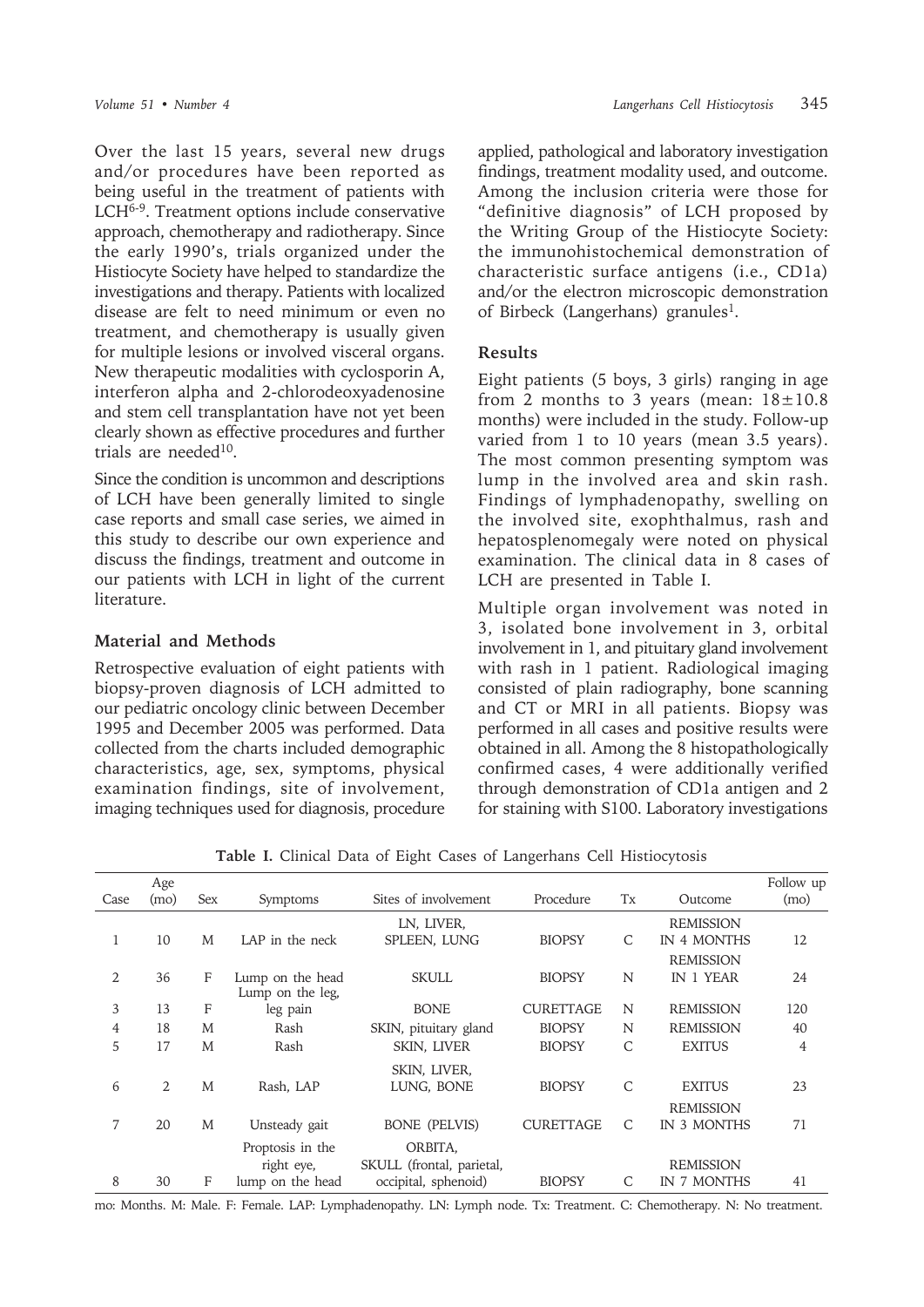include complete blood count and blood chemistry and other evaluations varied according to site of involvement.

Treatment modalities used varied from simple observation to chemotherapy (in the initial therapy, oral prednisone at a dose of 40 mg/m<sup>2</sup> daily as a 4-week course, followed by a tapering dose over a period of 2 weeks and 6 weekly doses of vinblastine  $6 \text{ mg/m}^2$  intravenously [i.v.]). Continuation treatment included 5 days of oral prednisone at a dose of 40 mg/m<sup>2</sup> daily (for 3 weeks) and vinblastine 6 mg/m<sup>2</sup> every 3 weeks, continued until the end of 24 weeks. Patients who did not respond at the end of 6 weeks received an additional course of oral prednisone 40 mg/m<sup>2</sup> daily for 3 days each week and 6 weekly doses of vinblastine at a dose of 6 mg/m<sup>2</sup>. If etoposide was added as a third drug, it was given at a dose of 150 mg/m<sup>2</sup> i.v. infusion weekly).

Two (patients 5 and 6) of the three patients with multiple organ involvement presented with signs of organ dysfunction, and died due to respiratory insufficiency and sepsis despite receiving chemotherapy.

Patient 5 presented with rash and hepatosplenomegaly at 17 months of age and then developed icterus. His past medical history was remarkable for history of recurrent otitis media. The laboratory tests revealed hepatic dysfunction and marked anemia. The thorax CT showed diffuse interstitial involvement with cysts and nodules. Bone scintigraphy was normal. He received chemotherapy with intravenous vinblastine and oral prednisolone and etoposide was also added as a third drug. He died due to respiratory insufficiency in three months.

Patient 6 presented with rash and hepatosplenomegaly. He received chemotherapy with vinblastine and steroid and a rapid response was noted, and one month after the start of the chemotherapy, his rash and lymphadenopathy disappeared. However, within 21 months, his condition deteriorated suddenly and he was admitted to the hospital with tachypnea, respiratory distress and hepatic dysfunction. He required a repeat course of chemotherapy with vinblastine, steroid and an addition of a third drug, etoposide. He died due to respiratory insufficiency in three months after the second admission.

Patient 1 was admitted with cervical lymphadenopathy and hepatosplenomegaly. Chest Xray and skeletal survey were normal. He was started on vinblastine and steroid. Although laboratory tests revealed hepatic dysfunction and anemia, a rapid response was noted, and he went into remission in four months. He was lost to follow-up after one year.

Patient 8 presented with exophthalmus in the right eye and soft swelling measuring  $3\times2$  cm over the frontal region. Ocular examination including fundus and ocular movements were normal. Vision was 6/6 in both eyes and fields were normal. CT scan showed a peripherally enhancing soft tissue mass in the superolateral aspect of the right orbit, extending posteriorly along the lateral wall with lytic destruction of the orbital roof (Fig. 1). The mass had intra- and extraorbital soft tissue components with infiltration of the lateral rectus, superior rectus and intraconal fat, extending up to the optic canal with intracranial extension into the right frontal lobe consequent to erosion of the greater wing of the sphenoid. Skull X-ray and bone scintigraphy revealed multiple lytic defects in the temporal, frontal and occipital bones. The patient, after incisional biopsy, responded very well to chemotherapy with vinblastine and steroid in seven months and no local recurrence or additional focus was noted in three years of follow-up.



**Fig. 1.** Patient 8: Soft tissue mass in the superolateral aspect of the right orbit, extending posteriorly along the lateral wall.

Patient 4 presented with prolonged perianal dermatitis despite aggressive local treatment when she was two months old and systemic evaluation revealed no other focus. She presented with polyuria and polydipsia when she was four years old and diabetes insipidus was detected. No findings on cranial MRI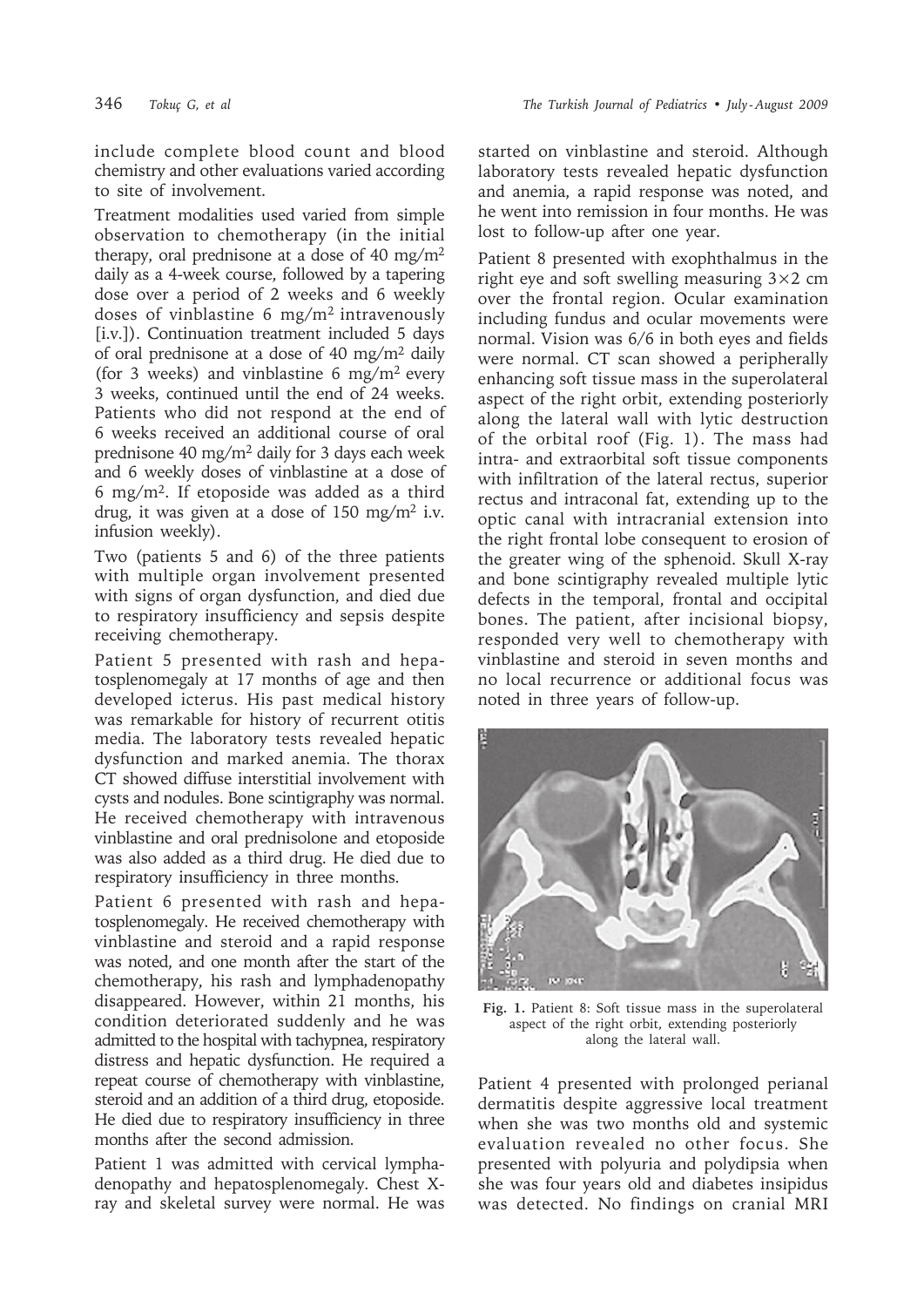were noted. She is still under follow-up and receiving replacement therapy with intranasal desmopressin acetate.

In our series, two of the three patients with isolated bone involvement underwent curettage only and no additional focus or relapse was noted during follow-up. Lesions of the other patient with isolated bone involvement resolved spontaneously without treatment. Patient 2 was presented with a swelling on the head. Her physical examination was normal except for a lump on the head. Skull X-ray revealed frontal  $2\times2$  cm and left temporal  $2\times0.5$  cm lytic bone defects on the skull. Cranial tomography showed left frontotemporal cystic mass  $(6\times3\times7.5$  cm) and parietal lytic bone defect. Bone scintigraphy showed increased uptake limited to the left frontoparietal and temporal regions on the cranium. It was decided to follow this patient with observation only and skull X-ray was normal after two years of follow-up and there were no other symptoms. Patient 7 was presented with leg pain. On pelvic X-ray and CT, destructive lesion on the left femoral head was detected and a biopsy was taken with curettage. Systemic evaluation was unremarkable. She was followed up by observation and remained asymptomatic.

Outcome results of our study showed resolution of lesions in five patients and death in two patients. The last patient with pituitary gland involvement is under replacement therapy with intranasal desmopressin.

## **Discussion**

Langerhans cell histiocytosis is a rare disease with diverse forms of clinical presentation ranging from a benign course to diffuse progressive disease. The disease seems to particularly affect young children between one and four years, with a male preponderance<sup>1-4</sup>.

Our study revealed a male preponderance (M/F: 5/3), in parallel with the other studies.

Although diagnoses of our patients enrolled in the study were confirmed by biopsy, immunohistochemical identification of the presence of Langerhans cells by cell surface CD1a were made in only four of them, which is a criterion needed for the definitive diagnosis according to the Histiocyte Society<sup>1</sup>.

Langerhans cell histiocytosis can involve any bone, but the skull (especially the calvaria and temporal bones), pelvis, spine, mandible, ribs, and tubular bones are the commonly involved sites<sup>1-4</sup>. In our patients with bone involvement, the skull was involved in two, femur in one and pelvis in another. In the majority of cases, especially in those with localized osseous lesions, LCH is considered a benign process and single bone lesions are known to resolve spontaneously<sup>2-4</sup>. Our results support the concept of osseous LCH even if multifocal as a benign self-limiting disorder. Two of the three patients with isolated bone involvement underwent curettage only and no additional focus or relapse was noted during the followup. Lesions of the other patient with isolated bone involvement resolved spontaneously without treatment.

In contrast, multisystem LCH, especially with lung, liver or other visceral organ involvement, is usually associated with poorer prognosis and a fulminant disease process. In patients with multisystem LCH, a poor response to the initial standard chemotherapy with vinblastine and corticosteroid prednisolone has been shown to be the most important single prognostic factor, defining a group of patients with a less than 30% survival rate at two years from  $diagnostis<sup>11</sup>$ . Many of the patients die from sepsis or bleeding. In our series, two of the three patients with multiple organ involvement died due to respiratory insufficiency and sepsis despite receiving chemotherapy. The course of the disease may show extreme case to case variation, and the third patient with multiple organ involvement responded very quickly to therapy. Although it is known that bone involvement is almost always present, bone survey of the three patients with multiple organ involvement was normal.

In our patients with multiple organ involvement, two of the three patients also had lung involvement. Pulmonary LCH (PLCH) is seen in less than 10% of childhood LCH, but in more than 30% of multisystem LCH. PLCH is an isolated form of LCH that primarily affects cigarette smokers12-14. It is characterized by peribronchiolar proliferation of Langerhans cell infiltrates that form stellate nodules. The nodular lesions frequently cavitate and form thick- and thin-walled cysts, which are thought to represent enlarged airway lumina. In advanced cases, fibrotic scars are surrounded by enlarged, distorted air spaces. The characteristic radiographic features of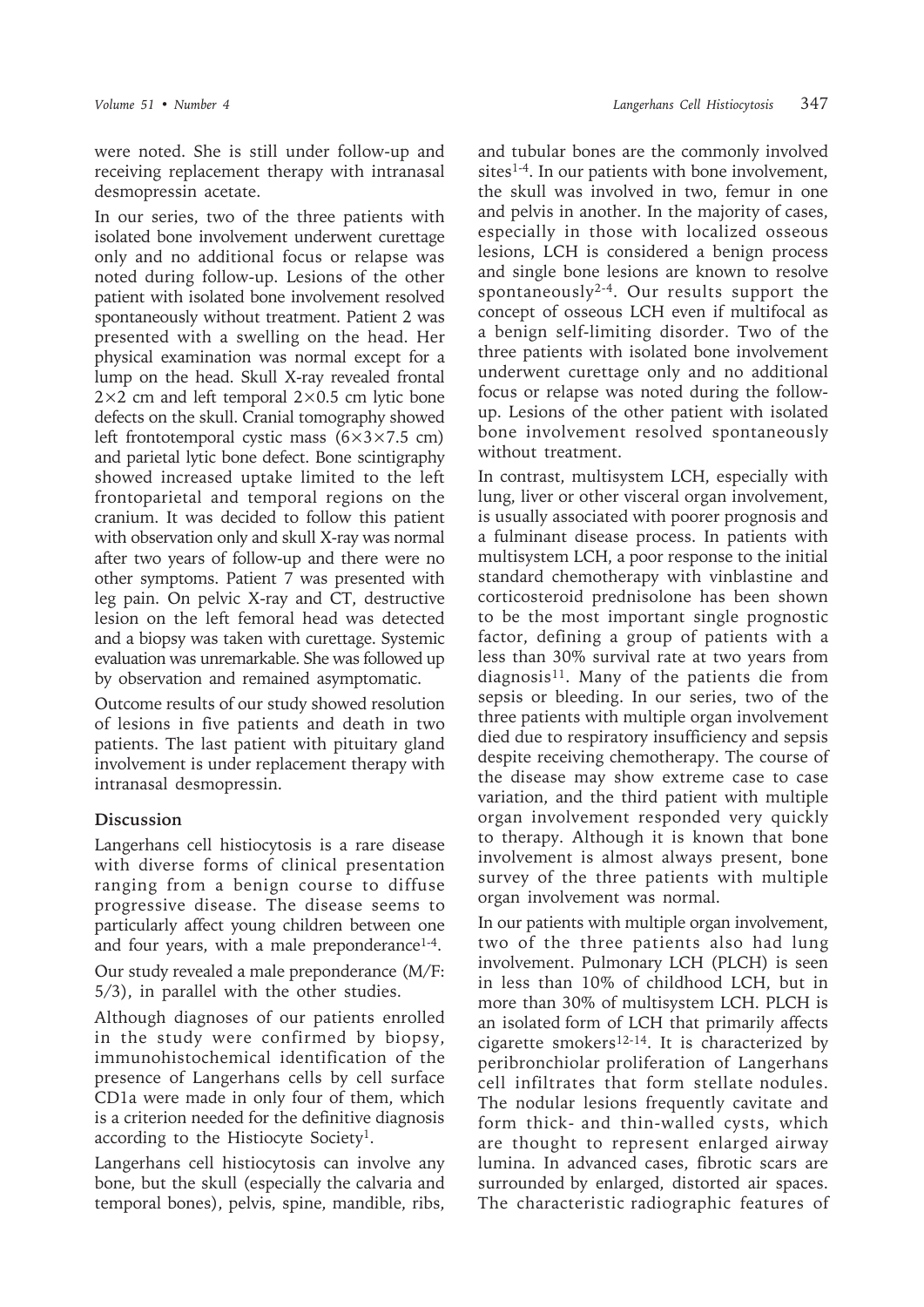PLCH are bilateral nodular and reticulonodular areas of opacity that predominantly involve the upper and middle lung zones with relative sparing of the lung bases $12-14$ . In typical cases, a predominantly nodular pattern is seen on CT scans in early phases of the disease, whereas a cystic pattern predominates in later phases. The radiologic abnormalities may regress, resolve completely, become stable, or progress to advanced cystic changes<sup>12-14</sup>. The clinical course is unpredictable. In our patients, bilateral nodular and reticulonodular pattern was seen on thorax CT scans. One patient died due to respiratory failure, but the other patient recovered clinically although reticulonodular pattern did not regress completely.

Although orbital involvement in LCH generally represents unifocal disease, in our case, multiple involvements of the cranial bones were present<sup>15-18</sup>. Orbital involvement in a series of 76 children with LCH was 23%19. In our patient, as in others<sup>19</sup>, the site of predilection was the anterolateral aspect of the superior orbit<sup>16</sup>. LCH of the orbit has been reported to resolve after low-dose irradiation, intralesional corticosteroid injection, and simple biopsy or subtotal curettage<sup>15-18</sup>. Ophthalmic literature indicates that unifocal LCH of the orbit is usually responsive to local intervention, with systemic treatment reserved for incomplete response, local reactivation or the appearance of lesions elsewhere15-18. Current international oncologic protocols identify involvement of the facial bones or anterior or middle cranial fossa (temporal, sphenoidal, ethmoidal, zygomatic bone, orbital bones) with intracranial tumor extension as a central nervous system (CNS) risk lesion (3-fold risk for delayed onset diabetes insipidus [DI]) and mandate a six-month course of chemotherapy16,20. Data from the DALHX study indicate that chemotherapy may be associated with a reduced frequency of DI<sup>8</sup>.

Our patient had multiple lytic lesions in the skull in addition to orbit, so six months of chemotherapy was administered in addition to subtotal curettage of the orbit, based on the International Histiocyte Society protocol.

The hypothalamic-pituitary axis is, by far, the most frequently involved intracranial region in LCH, and the resulting DI is a clinical hallmark of LCH. DI is the most frequent CNSrelated permanent consequence in LCH, which mostly requires life-long hormone replacement therapy. In our case, LCH was detected when the patient was two months old and she developed DI at 4 years of age and is still under follow-up and receiving replacement therapy with intranasal desmopressin acetate.

It should be kept in mind that LCH has diverse clinical presentations that can bring it before all physicians; acute awareness is required in making the diagnosis. Based on our results and a review of the literature, we recommend that any child with suspected solitary LCH undergo full diagnostic investigation to rule out multiple lesions. A biopsy is recommended for a diagnosis at the time of presentation and should be attempted in any suspicious lesion. Chemotherapy is reserved for multiple systemic lesions and CNS risk lesions. Followup investigations should be individualized but should consist of radiography and MRI. Studies suggest that a follow-up of at least four years is required.

#### **REFERENCES**

- 1. Writing Group of the Histiocyte Society. Histiocytosis syndromes in children. Lancet 1987; 1: 208-209.
- 2. Titgemeyer C, Grois N, Minkov M, Flucher-Wolfram B, Gatterer-Menz I, Gadner H. Pattern and course of single-system disease in Langerhans cell histiocytosis data from the DAL-HX 83- and 90-study. Med Pediatr Oncol 2001; 37: 108-114.
- 3. Howarth DM, Gilchrist GS, Mullan BP, Wiseman GA, Edmonson JH, Schomberg PJ. Langerhans cell histiocytosis: diagnosis, natural history, management, and outcome. Cancer 1999; 85: 2278-2290.
- 4. Lahey E. Histiocytosis X: an analysis of prognostic factors. J Pediatr 1975; 87: 184-189.
- 5. Writing Group of the Histiocyte Society. Histiocytosis syndromes in children: II. Approach to the clinical and laboratory evaluation of children with LCH. Med Pediatr Oncol 1989; 17: 492-495.
- 6. The French Langerhans' Cell Histiocytosis Study Group. A multicentre retrospective survey of Langerhans'cell histiocytosis: 348 cases observed between 1983 and 1993. Arch Dis Child 1996; 75: 17-24.
- 7. Gadner H, Grois N, Arico M, et al. A randomized trial of treatment for multisystem Langerhans cell histiocytosis. J Pediatr 2001; 138: 728-734.
- 8. Gadner H, Heitger A, Ritter J, et al. Langerhans cell histiocytosis in childhood--results of the DAL-HX 83 study. Klin Padiatr 1987; 199: 173-182.
- 9. Kilpatrick SE, Wenger DE, Gilchrist GS, Shives TC, Wollan PC, Unni KK. Langerhans' cell histiocytosis (histiocytosis X) of bone. A clinicopathologic analysis of 263 pediatric and adult cases. Cancer 1995; 76: 2471-2484.